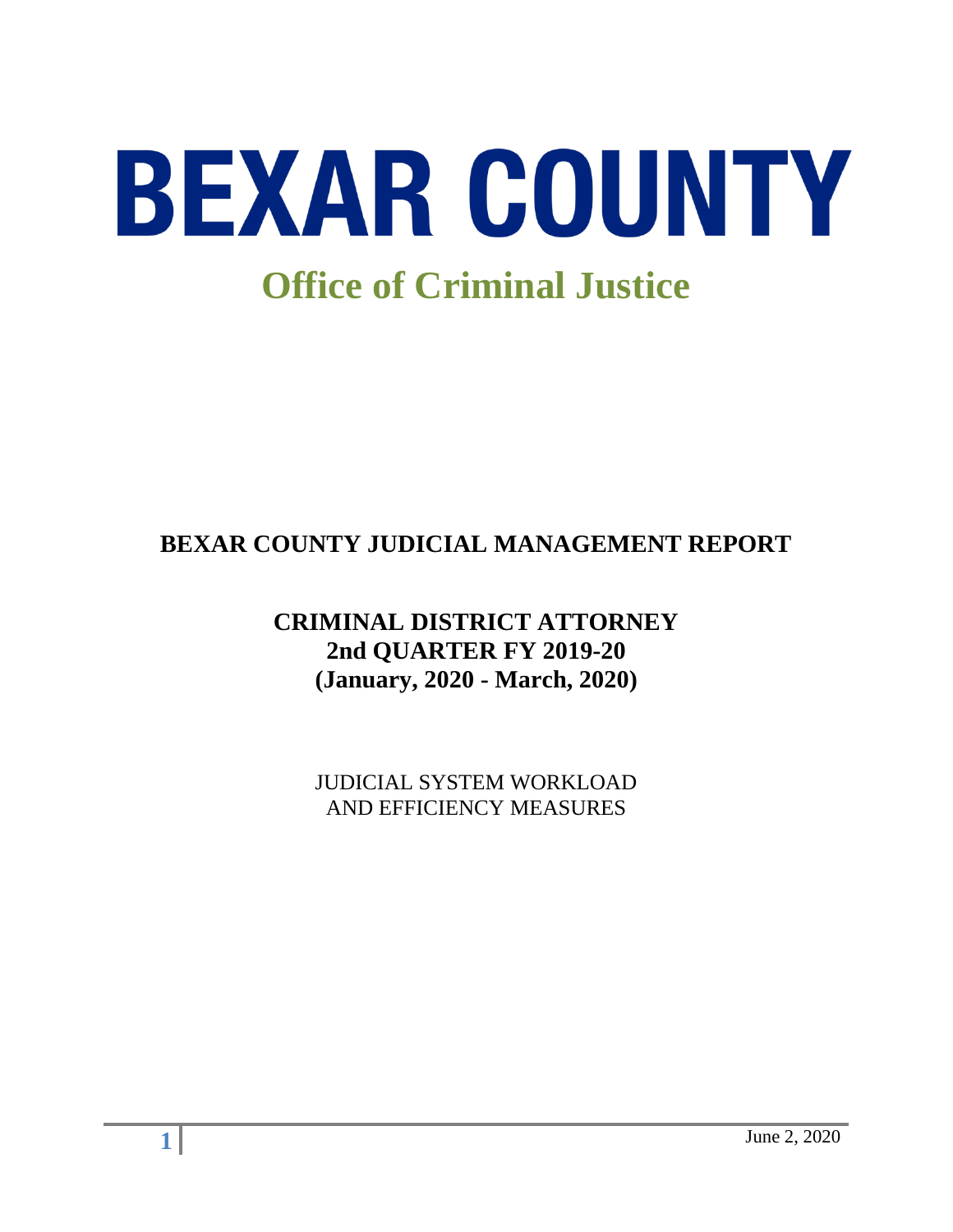#### **Measure 1: Clearance Rates**

**Definition:** The number of disposed cases as a percentage of the number of incoming cases.

**Analysis and Interpretation:** The clearance rate is a measure of the incoming cases the judicial system receives monthly compared to the total cases disposed of monthly. This measure portrays the judicial system's ability to balance current caseload and incoming cases. A clearance rate of 100% represents maintaining the status quo. Above 100% represents the system disposing of more cases than it is receiving. Below 100% represents the system disposing of fewer cases than it is receiving.



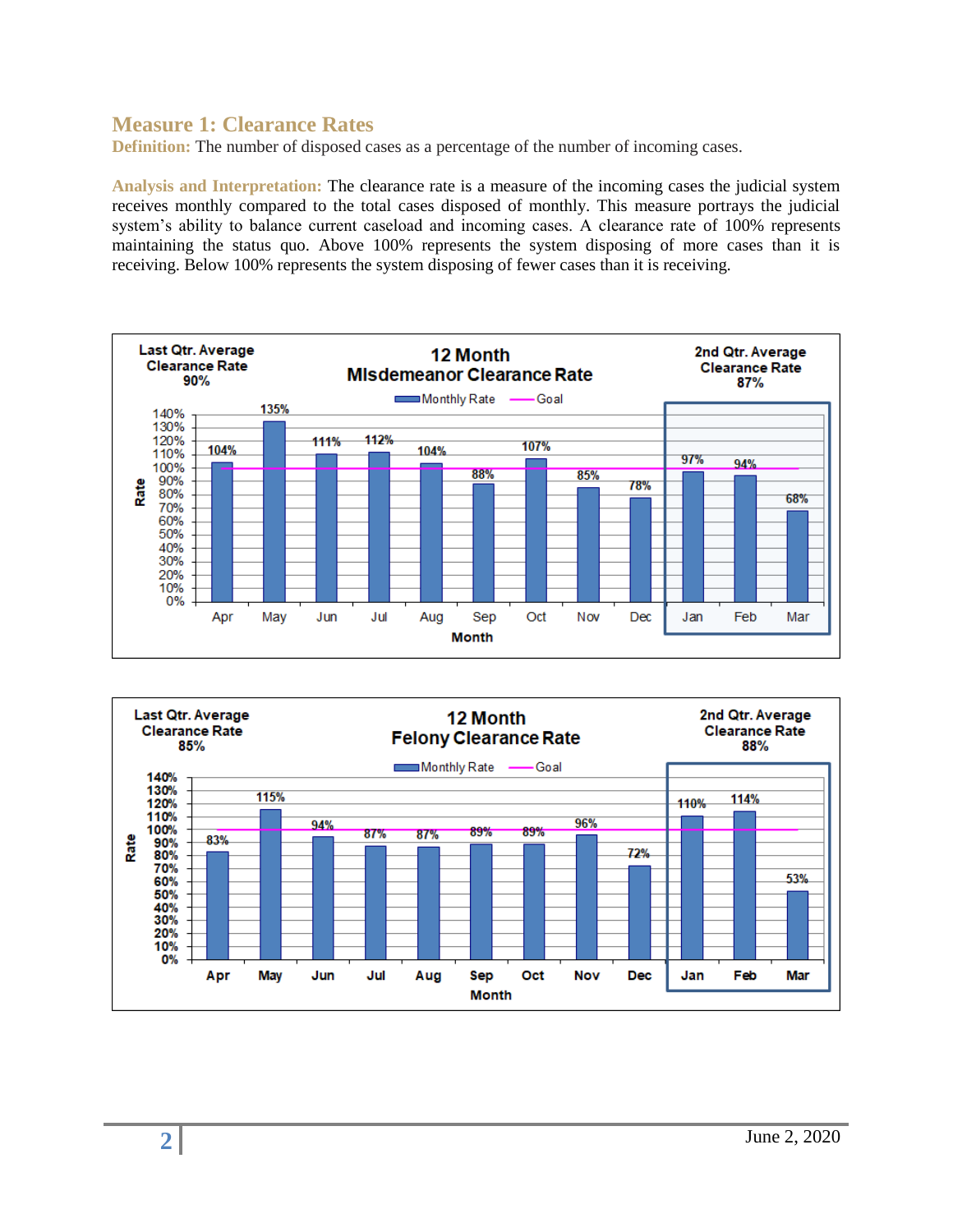#### **Measure 2: New Cases**

**Definition:** New cases are the incoming cases for the judicial system.

**Analysis and Interpretation:** The following chart breakouts new cases and MTRs for misdemeanors and felonies for 2nd Quarter FY 2019-20. The second chart displays how the number of incoming cases and composition of those cases have differed over the past six quarters.



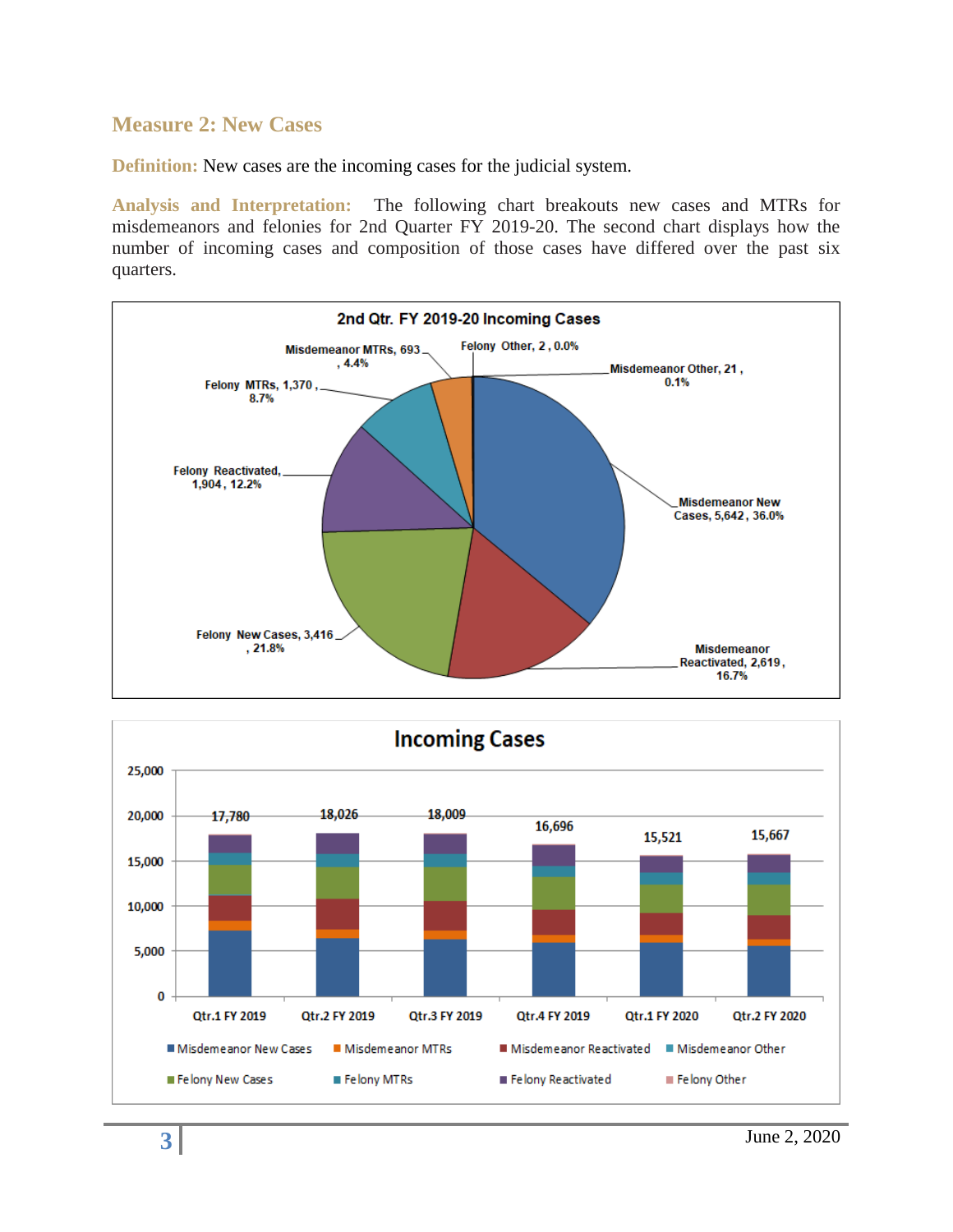## **Measure 3: Disposed Cases**

**Definition:** Disposed cases are cases removed from the judicial system.

**Analysis and Interpretation:** The following chart breaks out disposed cases for misdemeanors and felonies for 2nd Quarter FY 2019-20. The second chart displays how the number of disposed cases and their composition has differed over the past six quarters.



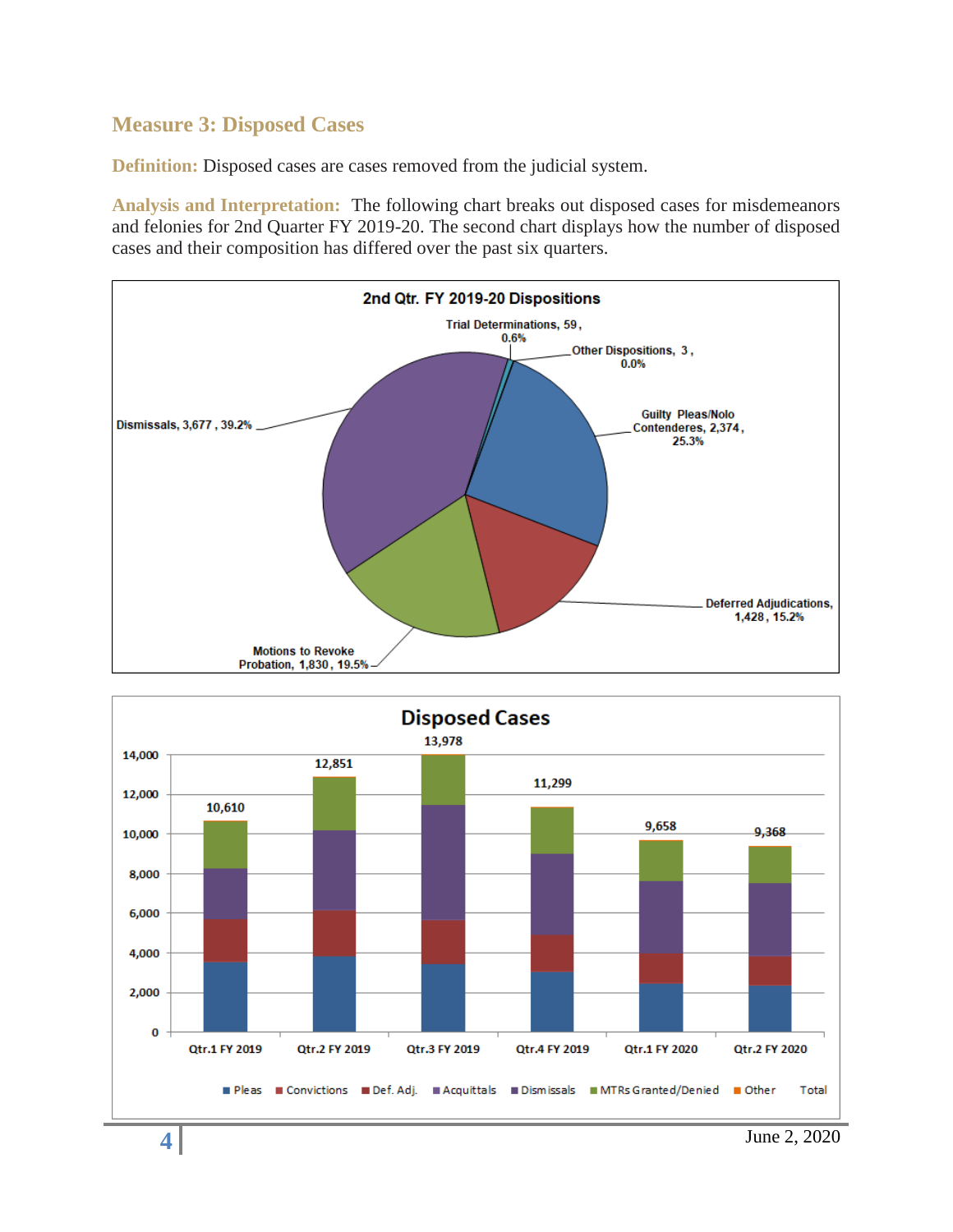## **Measure 4: Jail Bed Days Consumed**

**Analysis and Interpretation:** The following chart shows the number of jail bed days consumed by inmates awaiting trial, awaiting indictment, and awaiting MTR/MEAG disposition, **only on the highest level charges against them**. The graph is categorized by date ranges of ten jail bed days consumed. The chart for the current quarter for each category is followed by a comparison of the last eight quarters for the same category.



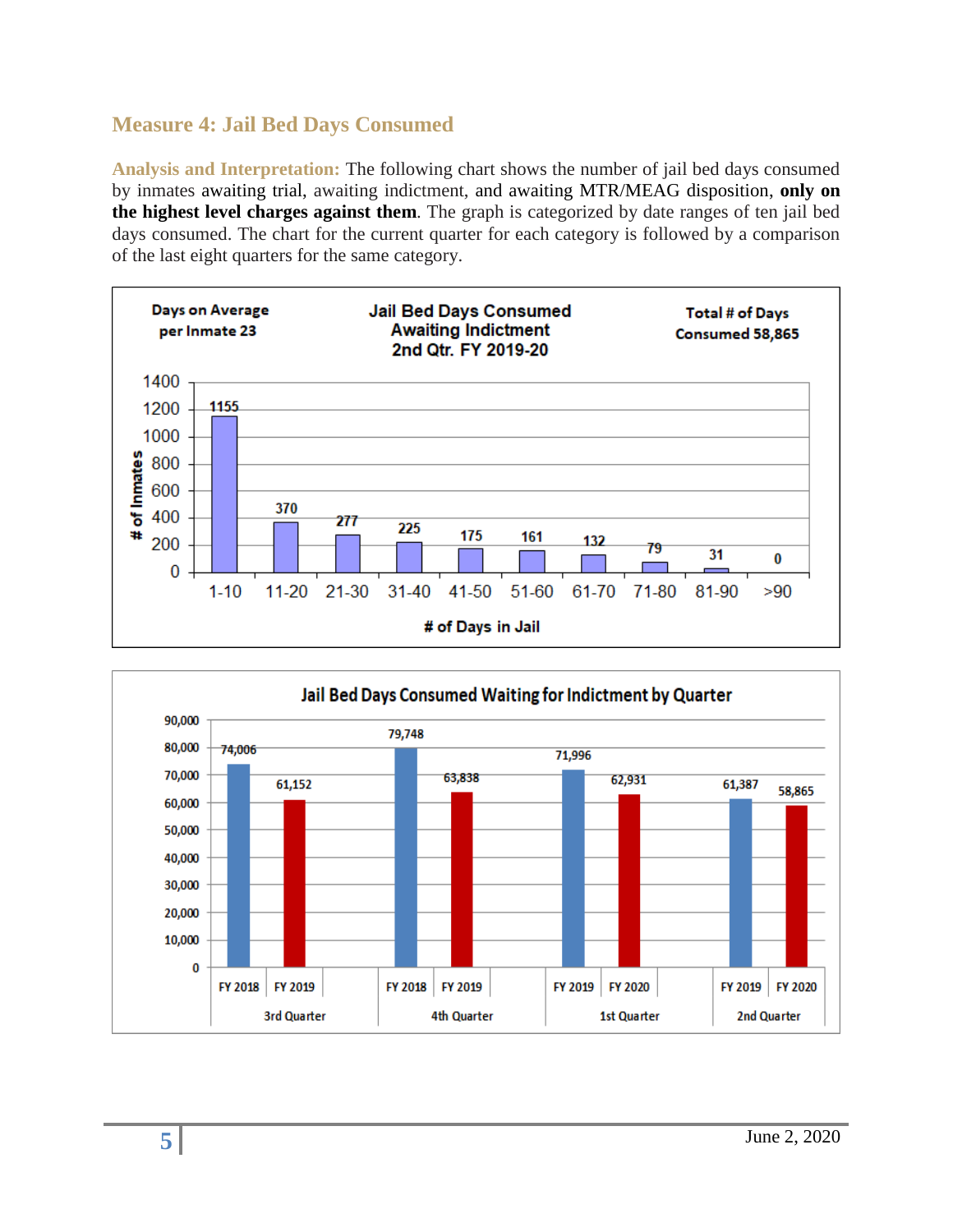

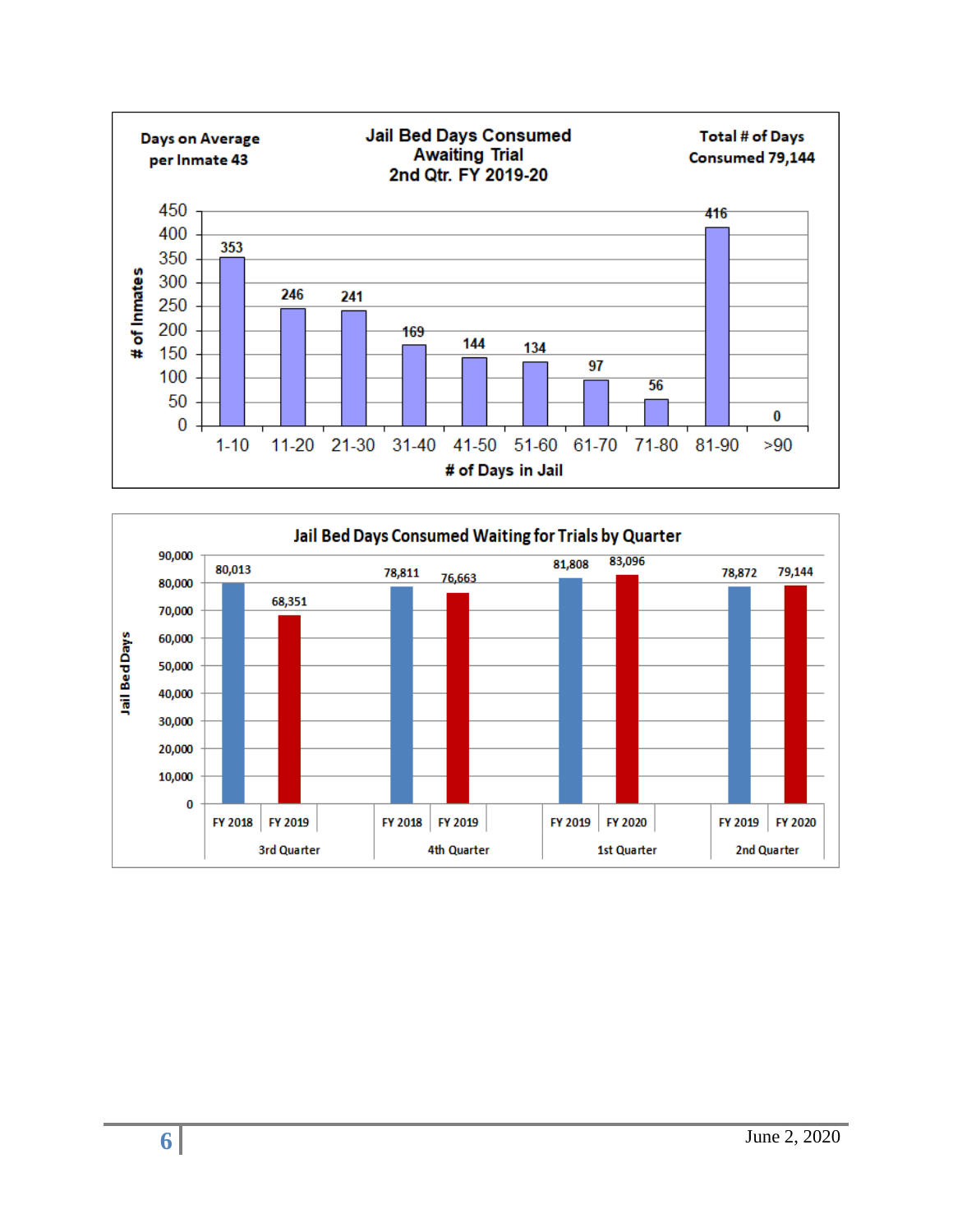

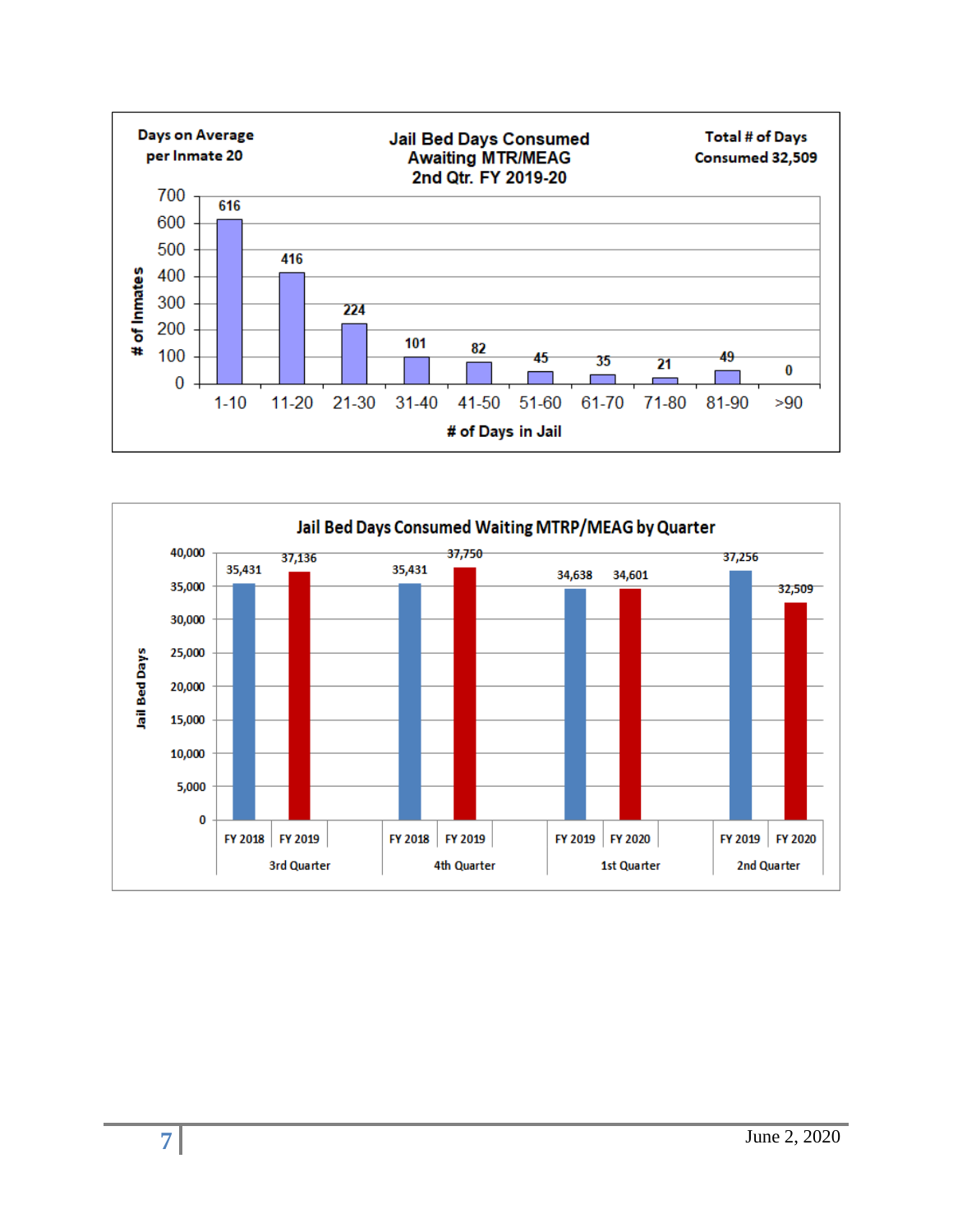## BEXAR COUNTY JUDICIAL MANAGEMENT REPORT APPENDIX A Explanation and Method of Collection for Different Measures

#### **Measure 1: Clearance Rates**

**Definition:** The number of disposed cases as a percentage of the number of incoming cases.

**Method:** Clearance rates are measured using two variables, incoming cases and the number of cases disposed monthly. For felonies, incoming cases include cases filed by indictment, cases filed by information, motion to revoke probation (MTRs), transfers, and cases reactivated. For the misdemeanors, incoming cases include new cases filed, cases appealed from lower courts, other cases reaching docket (cases reactivated, motions to revoke probation or deferred adjudication/other), and other cases added. The number of outgoing cases includes all monthly dispositions. *Due to new reporting requirements by the Office of Court Administration, certain types of dismissals (such as, Dismissed – Defendant Deceased, Dismissed – Reduced to Class C, Dismissed and Reduced) are not included in the number of dispositions.*

#### **Measure 2: New Cases**

**Definition:** New cases are the incoming cases for the judicial system.

**Method:** For felonies, incoming cases include cases filed by indictment, cases filed by information, motion to revoke probation (MTRs), and cases reactivated. For the misdemeanors, incoming cases include new cases filed, cases reactivated. Other cases include transfers to the County Court or to a district court in the same county, transfers on change of venue to a court in another county, orders placing a defendant's supervision in abeyance, and admissions of unadjudicated offense.

#### **Measure 3: Disposed Cases**

**Definition:** Disposed cases are cases removed from the judicial system.

**Method:** Dispositions included for misdemeanors and felonies are convictions, cases placed on deferred adjudication, acquittals, dismissals, and other dispositions (motions to revoke granted/denied, other dispositions). Each section shows the percentage by type of disposition. Certain dismissals have been removed this quarter to follow the Office of Court Administration guidelines, which include Case Dismissed, Dismissed-Deferred Adjudication, Dismissed-Deceased, Dismissed Reduced to Class C, and Dismissed and Reduced. These dismissals were removed because they have previously been counted as a disposition either through a plea or other conviction.

**Measure 4: Jail Bed Days Consumed** 

**Definition:** The number of jail bed days consumed.

**Method:** The measure shows the number of jail beds consumed by inmates awaiting indictment, awaiting trial, and awaiting Motions to Revoke and Motions Entered to Adjudicated Guilt disposition, only on the highest level charges against them.